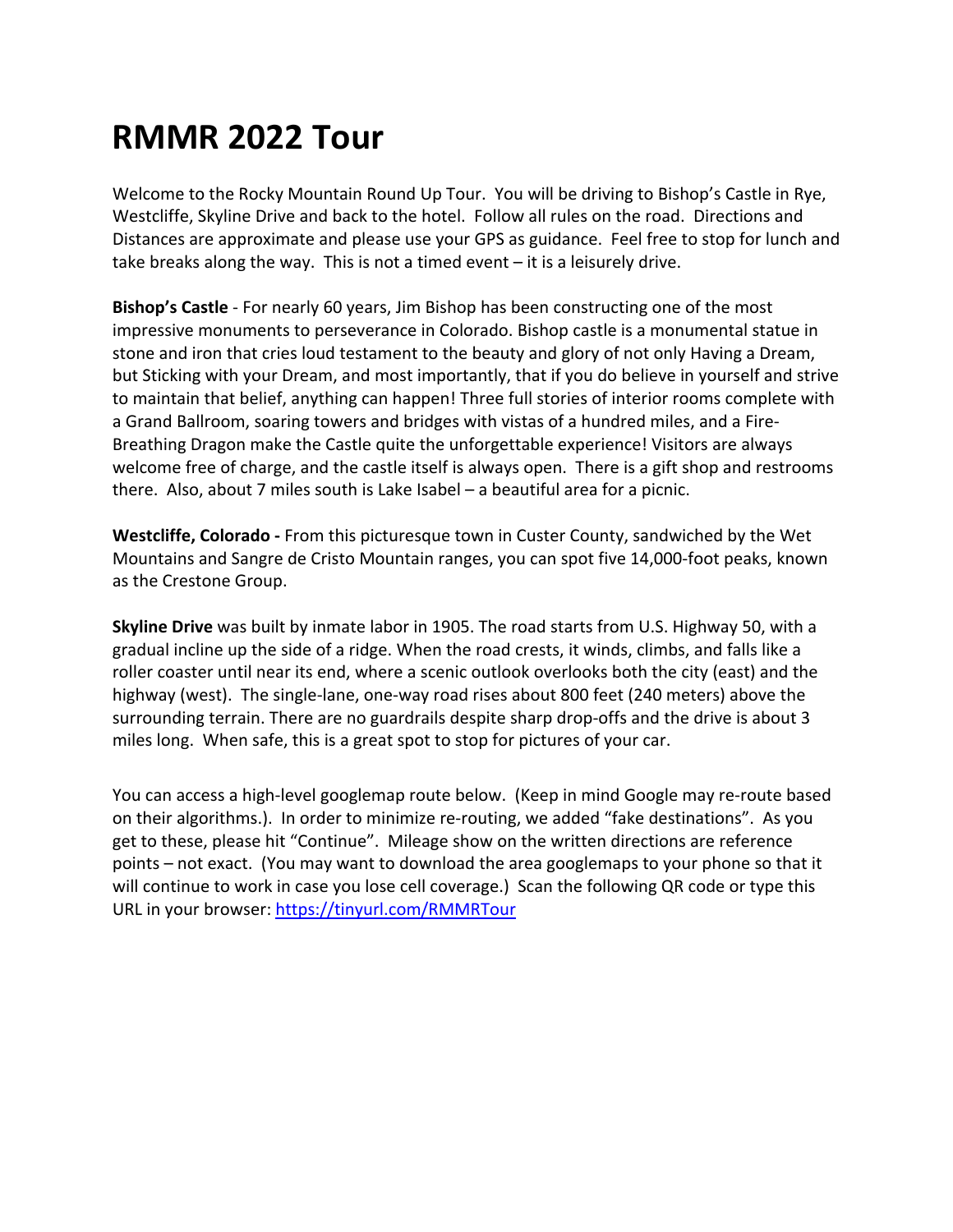Scan the QR code on the picture!



- 1. Bishop's Castle 12705 CO-165, Rye, CO 81069
	- a. Zero your Trip Meter
	- b. Mile 0 Right on Janitell Road leaving the Hotel Parking Lot
	- c. Mile 0.1 Right on S. Circle Drive becomes Lake Drive Drive 1.5 miles
	- d. Mile 1.6 Left South on 115 Continue Past US-50 Drive 37 miles
	- e. Mile 39 Left on Robinson Ave/US-67 heading south Drive 11 miles
	- f. Mile 50 Right on 96 Drive 9.6 miles
	- g. Mile 60 Left on 165E (Rye) to Bishop's Castle Drive 12 miles
	- h. Mile 72.6 Arrive at Bishop's Castle on your right
- 2. Westcliffe, CO
	- a. Zero your Trip Meter
	- b. Mile 0 From Bishop's Castle, go backwards of the direction you arrived on 165E
	- c. Mile 12.7 Left on 96 Drive 15 miles
	- d. Mile 29.6 Arrive in Westcliff
- 3. Skyline Drive, Canon City, CO
	- a. Zero your Trip Meter at 3<sup>rd</sup> Street in Westcliffe
	- b. Mile 0 Right on  $3^{rd}$  Street turns into CO-69 North Drive 24 miles
	- c. Mile 24 Right on US-50 Drive 22 miles
		- i. Note: Royal Gorge is at about Mile 42
		- ii. At about Mile 46 you will see CO 69 on the Left
	- d. Mile 46.5 Left on Skyline Drive (Look for Arkansas River Tours)
	- e. Mile 49.5 Follow Skyline Drive to Floral Avenue (slight left at  $7<sup>th</sup>$ ) to 9th